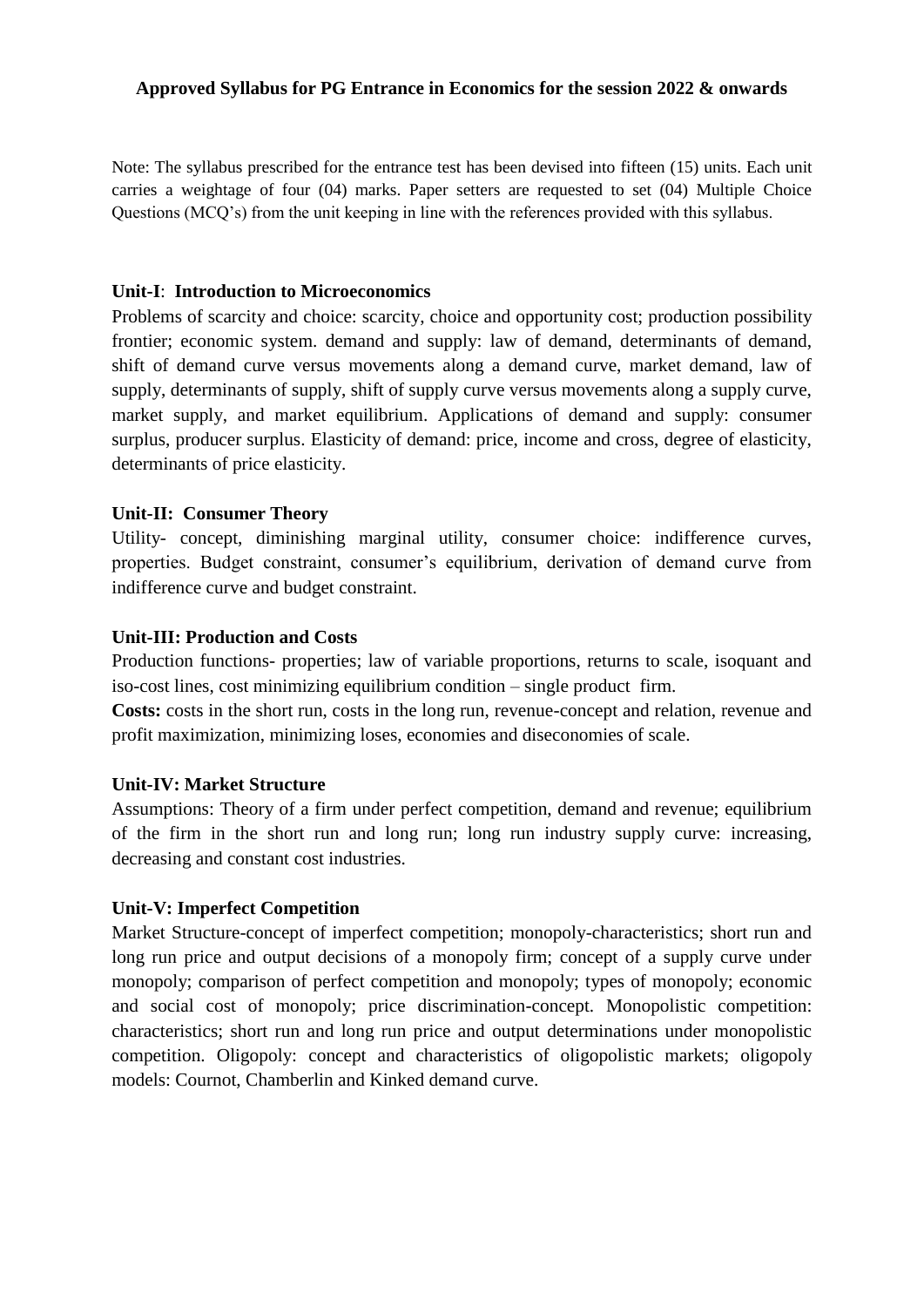## **Unit-VI: Consumer and Producer Theory**

Externalities, marginal costs pricing, internalizing externalities; public goods, imperfect information, moral hazard, social choice, government inefficiency; market adjustment to changes in demand; efficiency of perfect competition; sources of market failure.

# **Unit-VII: Income Distribution and Factor pricing**

Distribution-concept, marginal productivity theory of distribution; wages-modern theory of wages; Rent-Ricardian theory of rent; profit-innovation theory; interest- Keynesian theory.

# **Unit-VIII: International Trade**

Theories of absolute and comparative advantage, terms of trade-concept and types; sources of comparative advantage; trade barriers; free trade/protectionism.

## **Unit-IX: Introduction to Macroeconomics**

Macroeconomics-concept; macroeconomic issues-an overview; concepts of GDP and national income; measurement of national income and related aggregates; nominal and real income; limitations of the GDP.

## **Unit-X: Determination of GDP**

Actual and potential GDP; aggregate expenditure; consumption function; investment function; equilibrium GDP; concepts of MPS, APS, MPC, APC; autonomous expenditure; concept of multiplier.

## **Unit-XI: National Income Determination in an Open Economy.**

Fiscal policy: impact of changes in government expenditure and taxes; net exports function; net exports and equilibrium of national income.

## **Unit-XII: Money in a Modern Economy**

Concept of money in a modern economy; monetary aggregates; demand for money; quantity theory of money; liquidity preference and rate of interest; money supply and credit creation; monetary policy.

## **Unit-XIII: IS-LM Analysis**

Derivations of the IS and LM functions; IS-LM and aggregate demand; shifts in the AD curve.

## **Unit-XIV: GDP and Price Level in Short Run and Long Run**

Aggregate demand and aggregate supply; multiplier analysis with AD curve and changes in price levels; aggregate supply in SR and LR.

## **Unit-XV: Inflation, Unemployment and BoP**

Inflation-concept and types; determinants of inflation, relationship between inflation and unemployment: Phillips curve in short run and long run; balance of payments: current account and capital account; market for foreign exchange; determination of exchange rate.